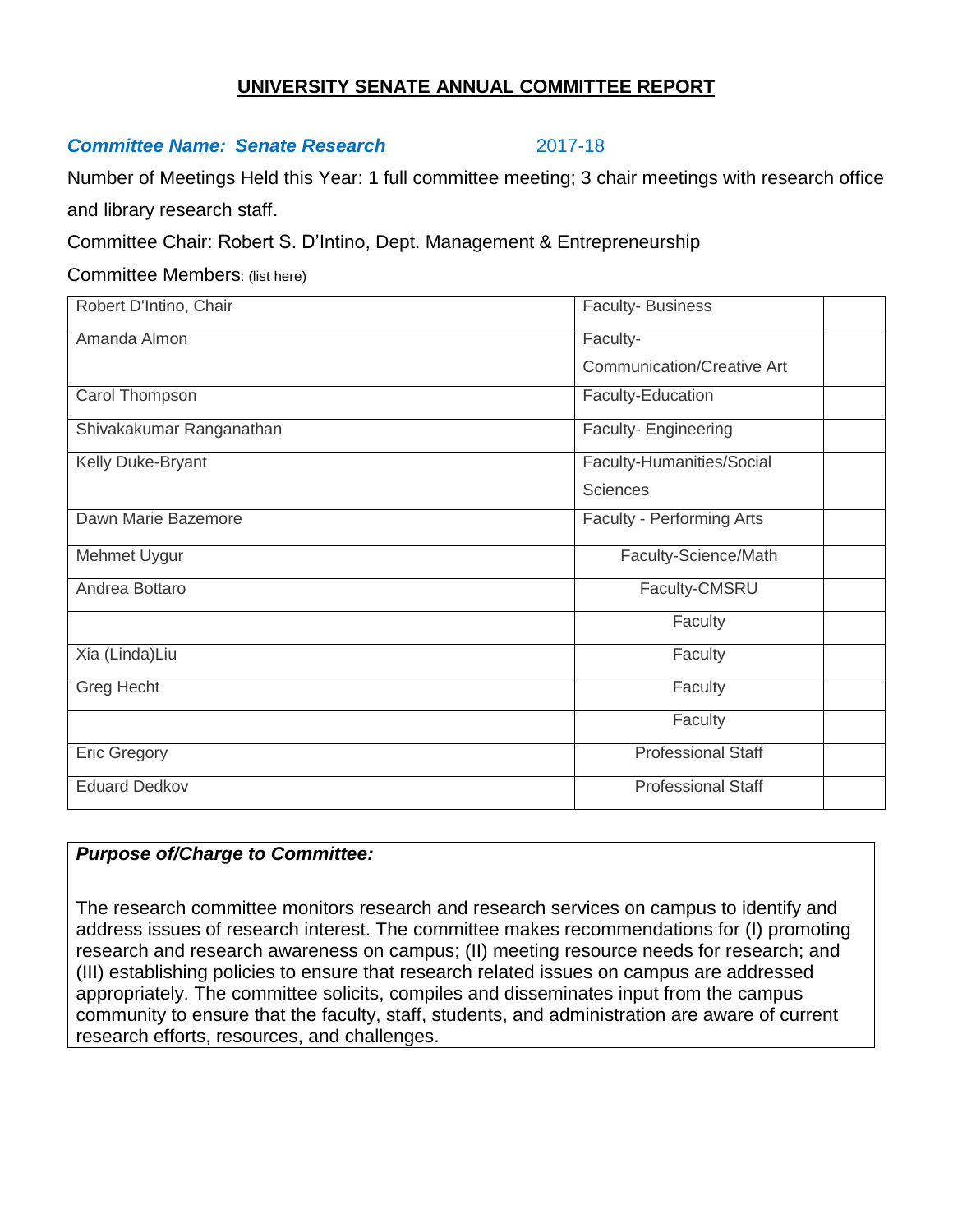### *Summary of Activities this Year:*

Research committee members worked and consulted with faculty and professional staff members from the Departments, Colleges, students, and the Office of Research throughout the academic year. The committee participated in the following activities:

**Discussion of Institutional Research Support** at Rowan University as a nascent R3 research university: The committee members discussed what we as a committee can do to more fully understand the current state of faculty research support and resources and discover and encourage new research resources that will be required for faculty research in future years.

**Division of University Research** - working to understand how this new university research organizational structure will benefit faculty research endeavors. The four components of the new university research division:

- Proposal Development
- Sponsored Programs
- Research Compliance
- Graduate Research Services

## **Status of Research Compliance Committees** reviewed:

- Human Subjects *Institutional Review Board* (730 studies)
	- No violations, no complaints, program is compliant with all regulations
- Animals *Institutional Animal Care and Use Committee* (66 studies) – No violations, no complaints, program is compliant with all regulations
- Biological Safety *Institutional Biological Safety Committee* (89 studies)
	- No violations, no complaints, program is compliant with all regulations

The University Institutional Review Board (IRB) conducted reviews for 730 active human subject research studies. This number is projected to increase moderately in the next academic year. 98% of studies are minimal risk studies (risks are not greater than what individual's experiences in daily life). In the next academic year we expect several anticipated changes to regulations that will result in some reduction in the formal regulatory burden to researchers and for the University. The ORC is prepared to implement these changes when new regulations come into effect in January 2019.

Regarding the animal welfare arena, the number of research studies has increased approximately 120%. This increase is due to the consolidation of this program under a single management, and also the recruitment of new faculty conducting innovative translational research using animal models.

In the area of research laboratory safety and working with hazardous agents, there was 76% increase in number of studies conducted by Rowan University faculty and students.

**Basic Research Support** Issues were discussed with Office of Research personnel: Dr. Shreekanth Mandayam, Vice President for Research; Stephen Robishaw, Manager, Office of Proposal Development; and other research office professional staff.

Provided feedback on the **RU Seed Funding** proposal guidelines for 2017 based on last year's committee experiences and recommendations, with particular emphasis on